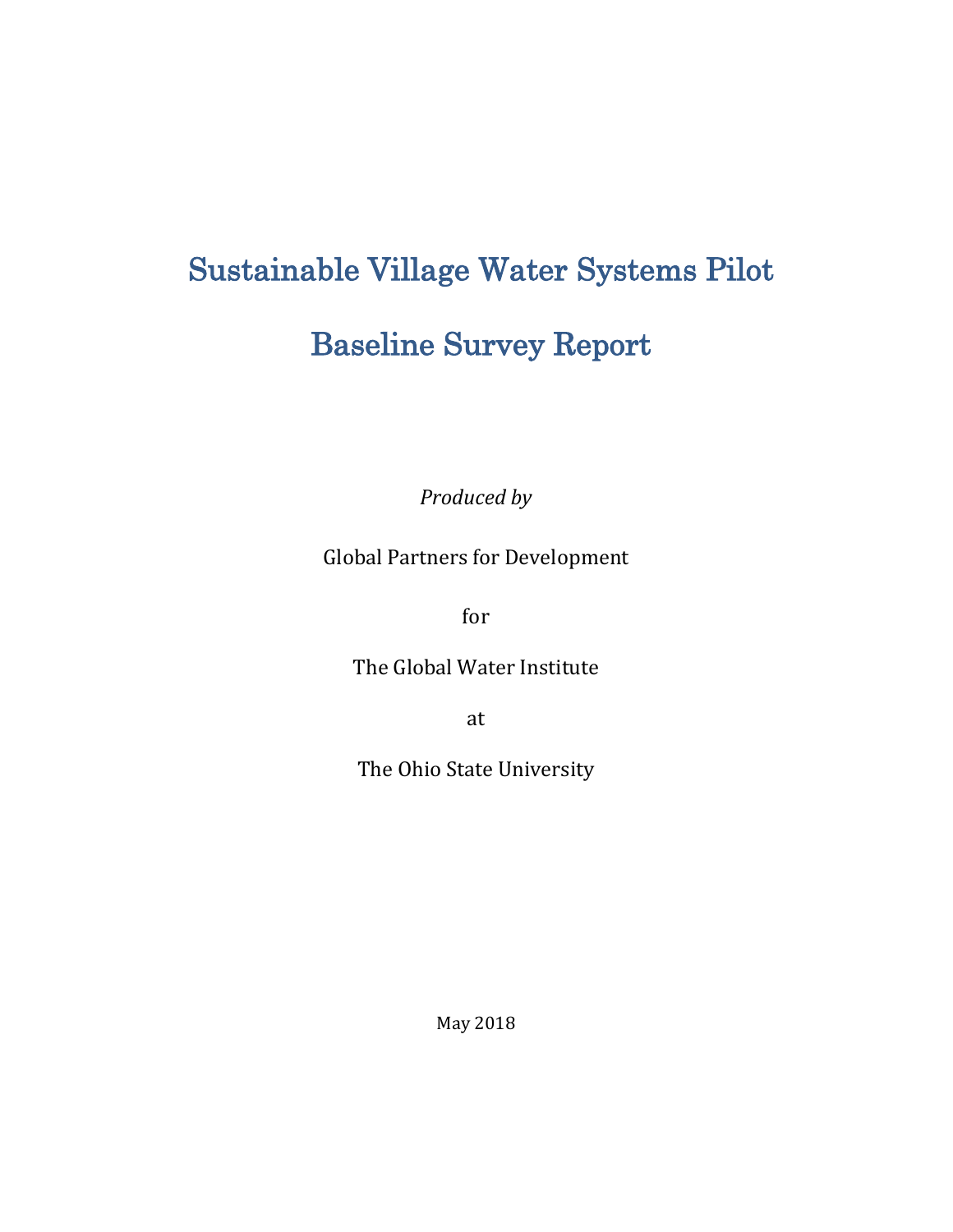*This report provides an analysis of the impacts of the Sustainable Village Water Systems (SVWS) pilot program in Singida, Tanzania (the Pilot). A partnership for this pilot exists between Ohio State University's Global Water Institute (GWI), MajiTech Engineering Ltd., WaterAid Tanzania, BM Farm Africa, and Global Partners for Development, with assistance from the local and federal governments of the United Republic of Tanzania. The SVWS pilot will provide WASH infrastructure and agricultural extension activities in two villages in Singida, Tanzania. This report uses survey data gathered in February 2018 through targeted key informant interviews to monitor the correlational effects of the Pilot on comprehensive WASH and economic development outcomes. Findings suggest that the SVWS pilot program will deliver valuable information that will be useful in the iterative learning process that will support the evolution of the program before it scales.* 

#### **I. Introduction**

Access to potable water and hygiene facilities remains a key public health issue around the globe. An estimated 748 million people lack access to clean water, and 2.7 billion people lack access to improved sanitation facilities. Inadequate access to proper water, sanitation and hygiene (WASH[1](#page-1-0)) is linked to serious health problems including diarrhea, hepatitis A, cholera, typhoid, dysentery, intestinal helminthes, malaria, and trachoma. In addition to health risks, vulnerable populations are also burdened by the severe economic and social costs associated with lack of access to water. In 2011, the World Health Organization attributed global economic losses of USD\$260 billion to the reduced productivity of disease-affected populations and the opportunity costs of time spent collecting water. Meta-analyses of WASH projects have consistently reported positive effects, particularly in reducing childhood rates of diarrhea.

An estimated 50% of Tanzania's population has access to basic drinking water services (defined as improved drinking water within 30 minutes round-trip). In rural areas, the percentage is even lower than the national average at 37%.

The SVWS program targets villages in Tanzania that have little to no current access to functional clean water infrastructure. Though the program will ultimately support 125 communities, the first two communities will be rolled out as a pilot, jointly cost shared and implemented by the Global Water Institute at Ohio State University, MajiTech Engineering Ltd., WaterAid Tanzania, BM Farm Africa, and Global Partners for Development (the Team).

<span id="page-1-0"></span><sup>1</sup> Defined by the WHO as the provision of safe water for drinking, washing and domestic activities and the safe removal of waste (toilets and waste disposal) in addition to promoting activities to promote protective behavioral practices amongst populations exposed to unsafe water and inadequate sanitation facilities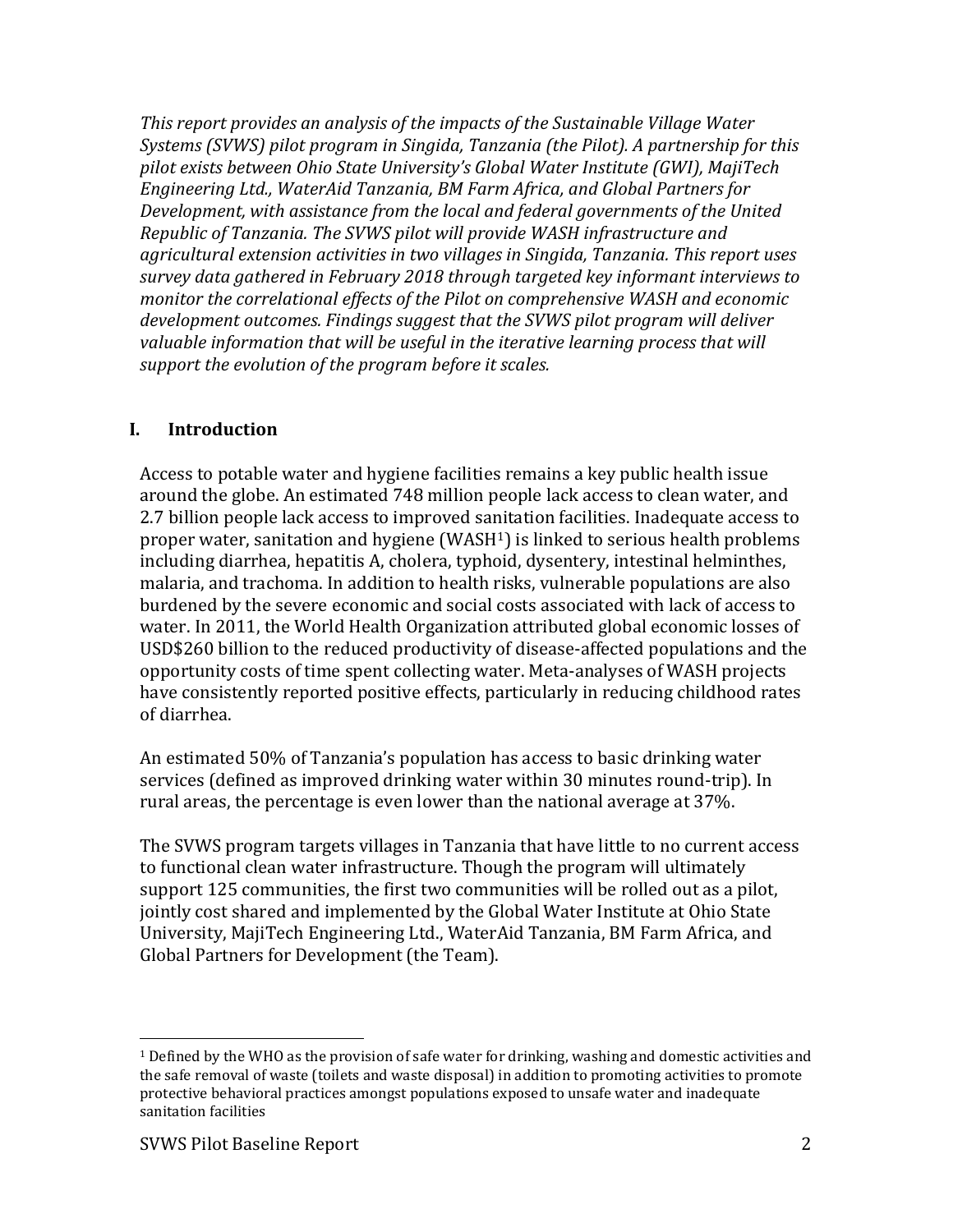The SVWS systems will include solar-powered wells, private operations and maintenance, support for improved agriculture, and upgraded water and sanitation facilities at schools and clinics. They are designed to address the interrelated nature of the problem, meet or exceed government requirements for basic human needs, and boost capacity to expand local economic activities. Due to the comprehensive nature of the program, the ultimate goals of the SVWS project are not only related to water and sanitation but also to renewable energy, education, health, women's empowerment, agricultural extension, and economic development.

The main components of the Pilot are as follows:

- Construction of a solar-powered borehole water system to improve access to and consumption of clean water based on community input and needs
- Implement mechanisms that ensure the sustainability of the water systems, such as:
	- o Agreements with the Village Council and local government authorities
	- o Develop a contract between local authorities and a private operator to operate and maintain the village water system to ensure sustainability, transparency, and accountability
	- o Development of an operations and maintenance plan
	- o Training of local people to operate and maintain the systems
	- o Support for water pump and solar power maintenance for a minimum of three years
- Provision of access to improved sanitation facilities and hygiene trainings through:
	- o New primary school latrines and handwashing stations
	- o New dispensary latrines and handwashing stations
	- o Village-wide sanitation and hygiene education
- Construction of pit latrines and hand washing stations at the school
- Water and sanitation education delivered to community leaders, teachers, and students intended to become ambassadors of hygiene education within the community
- Implementation of improved practices to enhance agricultural productivity and stimulate economic activity through:
	- o Establishment of or support for a Farmer's Group in each village
	- o Training for the Farmer's Group members in agricultural extension practices such as drip irrigation and obtaining information through mobile phones

To ensure sustainable operations, these core systems will be layered with critical administrative and technological elements such as preferred vendor hardware/warranties, supply/logistics chains for spare parts, technical and women's entrepreneurship training, and private operation of water services. Preinstallation consensus building and local management will facilitate community collaboration.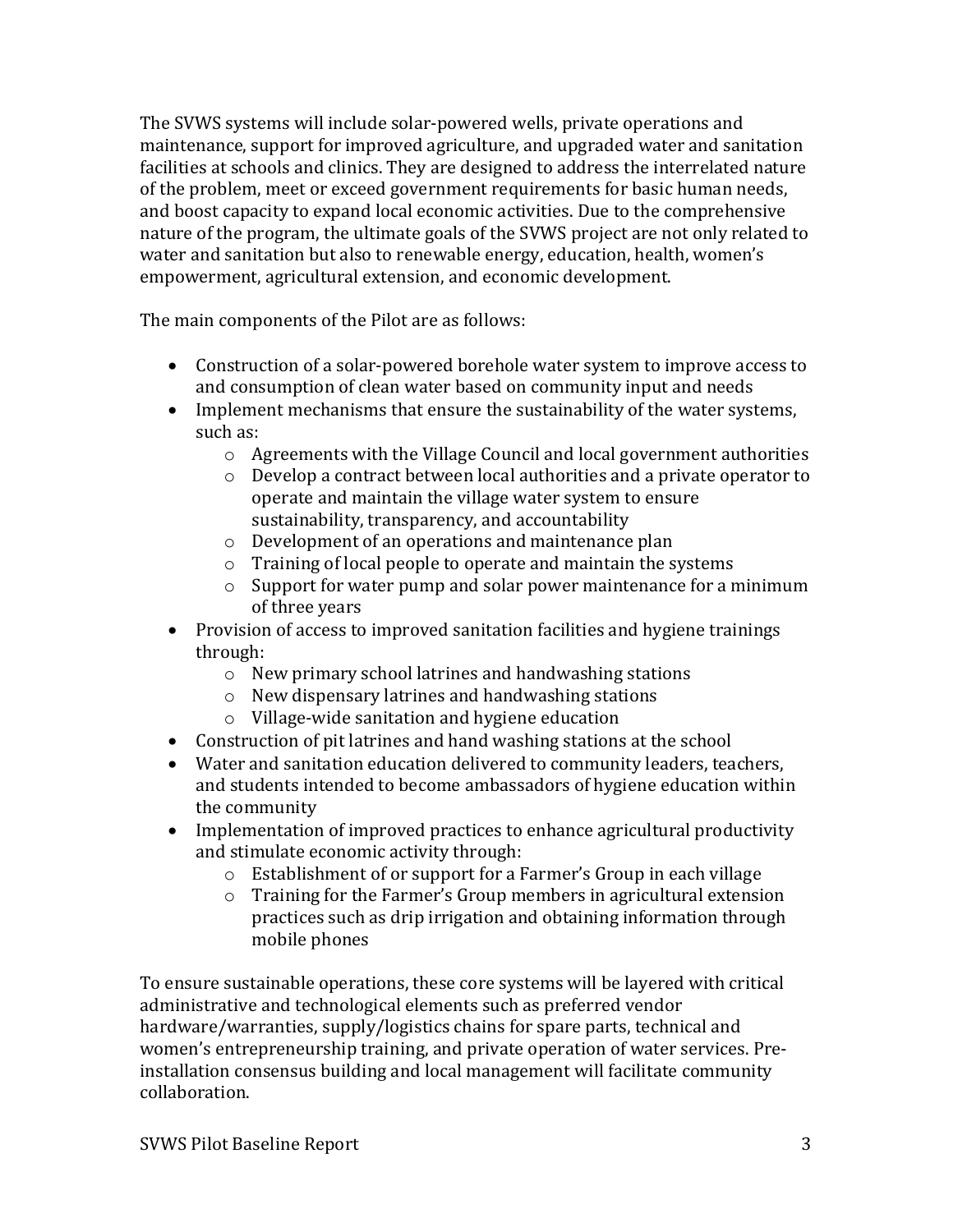The Pilot will provide feedback on the SVWS implementation plan, the benefits and potential challenges of a systems model, and the effectiveness of the Team in executing an integrated program. The Pilot is intended to help managers build a system of iterative institutional learning about the internal and external realities facing the SVWS program in order to foster its growth.

### **II. Description of Pilot Villages**

The two selected pilot villages, Ghalunyangu and Mughanga, are located in rural areas of the Singida region of Tanzania. Across the Singida region, districts vary in the percentage of functioning access points from 22 to 77 per cent. Problems accessing water include long distances to water sources, water scarcity during dry seasons, inadequate water storage facilities at the household and institutional levels, and lack of ongoing technical expertise and support to sustain infrastructure over time.

The population of the Singida region has very limited access to formal employment opportunities, and most livelihoods are based on subsistence farming, petty trading, and livestock rearing. Lack of formal economic activities, combined with the health and time burdens of limited access to clean water, contribute to problems such as high unemployment, food insecurity, poor health and sanitation, and low school enrollment rates.

Teams from MajiTech and Global Partners assessed nine villages in Singida that were identified by the government as being most in need of improved water infrastructure. Following this assessment, GWI selected the two pilot sites, Ghalunyangu and Mughanga, due to their distinct situations, which was deemed important to facilitate learning under the Pilot, as well as their water infrastructure requirements. The Pilot villages have unique needs that will be described in detail in the following paragraphs, though they both exhibit extreme levels of poverty and have tangible water needs.

#### *Ghalunyangu*

At the time of the assessment in January 2017, the village of Ghalunyangu had one borehole serving its six sub-villages as well as a primary school and six additional villages across the border in the Manyara region. Due to lack of electricity, the borehole was run on a very old generator that required frequent repairs. The borehole also lacked a functional tank, so users must fill a small dozer by hand using a rubber pipe. Across Ghalunyangu's sub-villages, access points were either poorly distributed and/or dysfunctional. One sub-village had four access points, all of which were broken, while other sub-villages were as far as four to seven kilometers from existing water points. When factoring in transportation expenses as well as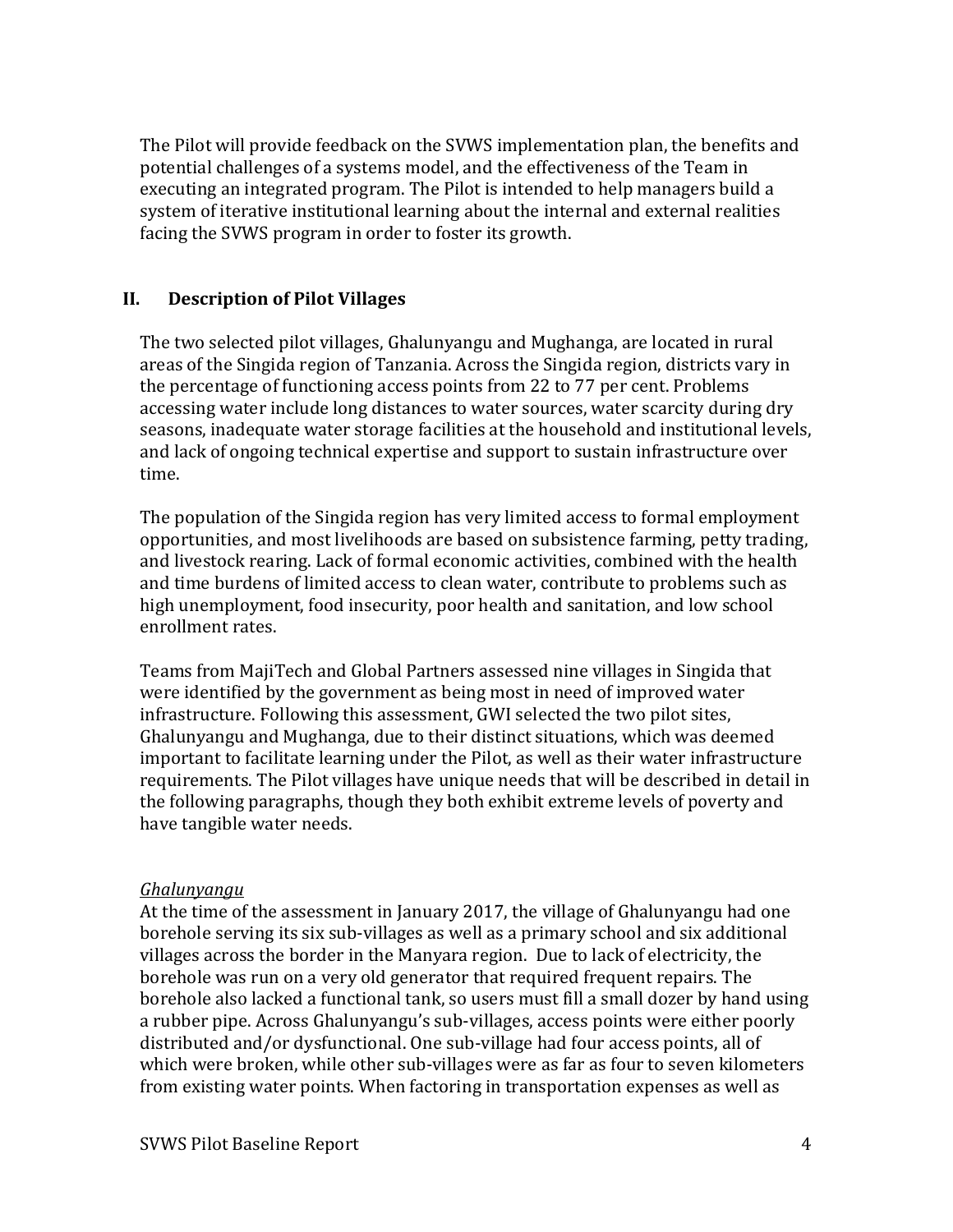fuel and repairs for the generator, households were forced to pay a very high cost for water.

Regardless of the cost, most people used this borehole during the dry season because there were no other options for water across this vast area. During the rainy season, use dropped by about 25%, with some choosing to use water directly from a lake in the village.

The local primary school served 647 students, and the nearest access to water was the borehole, which was located two kilometers away. The school was built in 1982 and had serious infrastructure problems, including eight classrooms that need replacement, in addition to a need for latrines and teacher houses. Ghalunyangu had one small dispensary to serve the basic health needs of the large community.

In terms of financial sustainability, the community was willing to contribute funds to a WASH project and had a proven record of paying to repair infrastructure. The borehole operator did not have on-site records of water sales, but, at 50 TSh per 20 liter bucket charged by the village, it is estimated that 600,00 TSh per month was generated in revenue.

#### *Mughanga*

The village of Mughanga is also made up of six sub-villages. As of January 2017, these sub-villages were served by five shallow wells with hand pumps, and each household paid 3,000 TSh per year to use them. Three of these shallow wells were dry from August to November, during which time open wells were used. Mughanga also had a borehole, but it had not been used since 2016 because its yield was very low. When the borehole was in service, only 50% of villagers used it because it was inconvenient and lacked water.

As with Ghalunyangu, Mughanga borehole users paid 50 TSh per 20-liter bucket. The village leaders reported that they would like to develop a new borehole and that 80% of the village would pay to use it in addition to using the existing shallow wells. Community members noted the 'salty' taste of the water from the shallow wells and a desire to use clean water from the borehole to make and sell local brew.

The village primary school served 797 students in 12 classrooms and retrieves water from one of the shallow wells that produced throughout the year. The school's infrastructure was in good condition, but they needed some assistance to build latrines and teacher houses. Mughanga did not have its own health facility, so community members traveled to the nearest dispensary, which is in the village of Mpambaa, for basic medical care.

With respect to governance, Ghalunyangu and Mughanga both relied on their district water department for guidance on issues pertaining to water, and water committees were respected as the managers of public sources of water. The

SVWS Pilot Baseline Report 5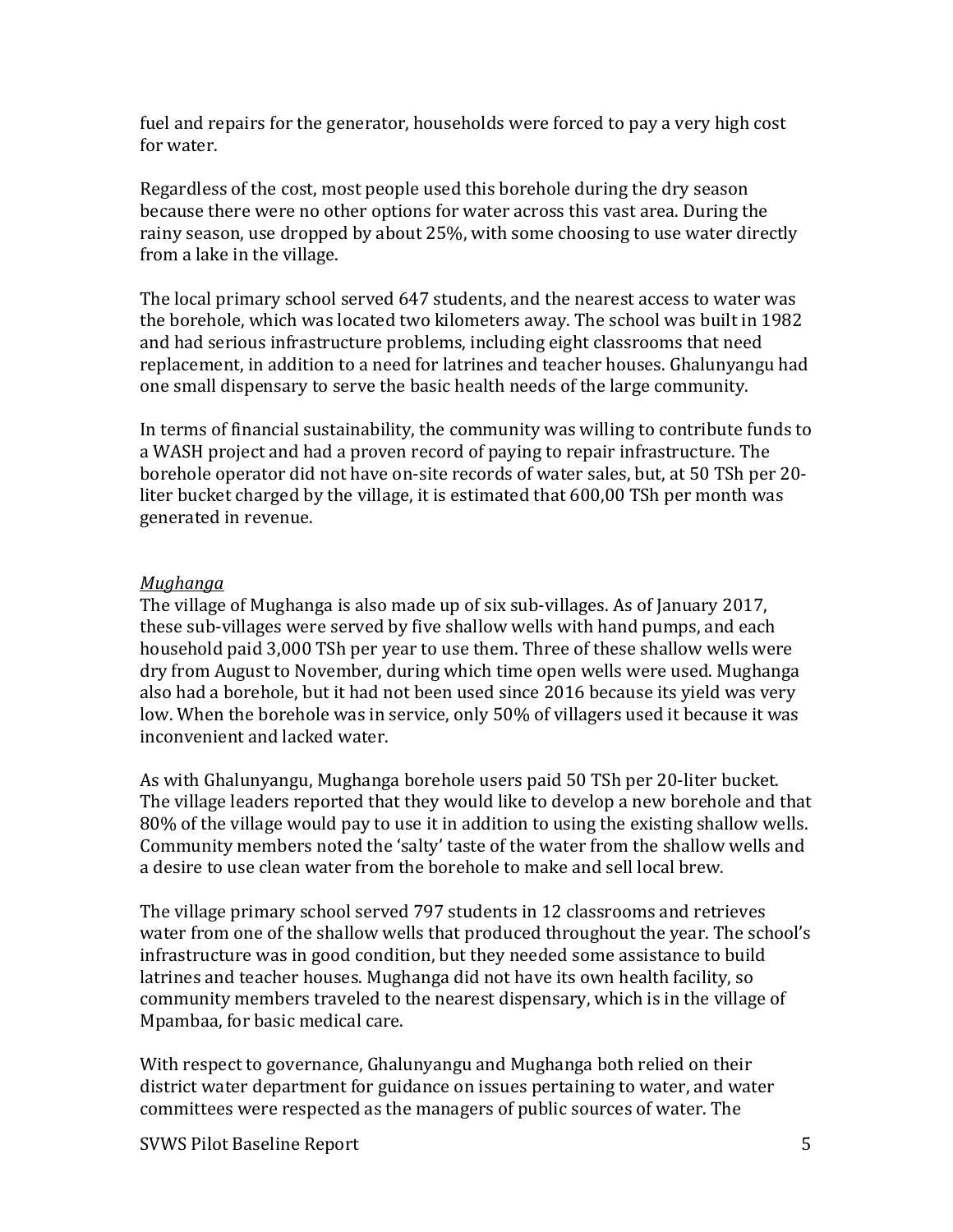members of the water committees were elected by the community, sanctioned by the central government, and trusted with all local water issues by the local government.

## **III. Indicators of Success**

In fall of 2017, Global Partners developed a Monitoring and Evaluation Plan for GWI. This plan is intended to standardize SVWS data collection, analysis, and reporting such that data collection is efficient, data analysis is robust, and data reporting has accuracy, validity, and integrity.

The plan lays out monitoring indicators, which measure activities and outputs for the Pilot, as follows:

- The percentage of households regularly using water through SVWS mobile payment accounts;
- The percentage of days that each water system is operational at the designed flow rate;
- Monthly revenue from water sales and water sales made using mobile payments;
- Quantity of water sold in liters;
- The number of people with access to improved sanitation facilities at schools and dispensaries.

The plan also includes evaluation indicators, which measure the outcomes and ultimate impacts of the Pilot:

- Incidence of water-related illness and death related to water-borne disease reported at health facilities;
- Number of new women-owned businesses;
- School attendance rates;
- Yield of high nutrition crops for smallholder farmer groups
- The number of members of Farmer's Field Groups or other agricultural groups;
- The percentage of crops sold versus the percentage of crops consumed by households;
- The average sales of crops over the past six months for Farmer's Field Groups or other agricultural groups;
- The average number of times the average member of a business group uses their mobile phone for purposes related to business in a week.

All of these indicators are described in detail in the Indicator Protocol section of the Monitoring and Evaluation Plan.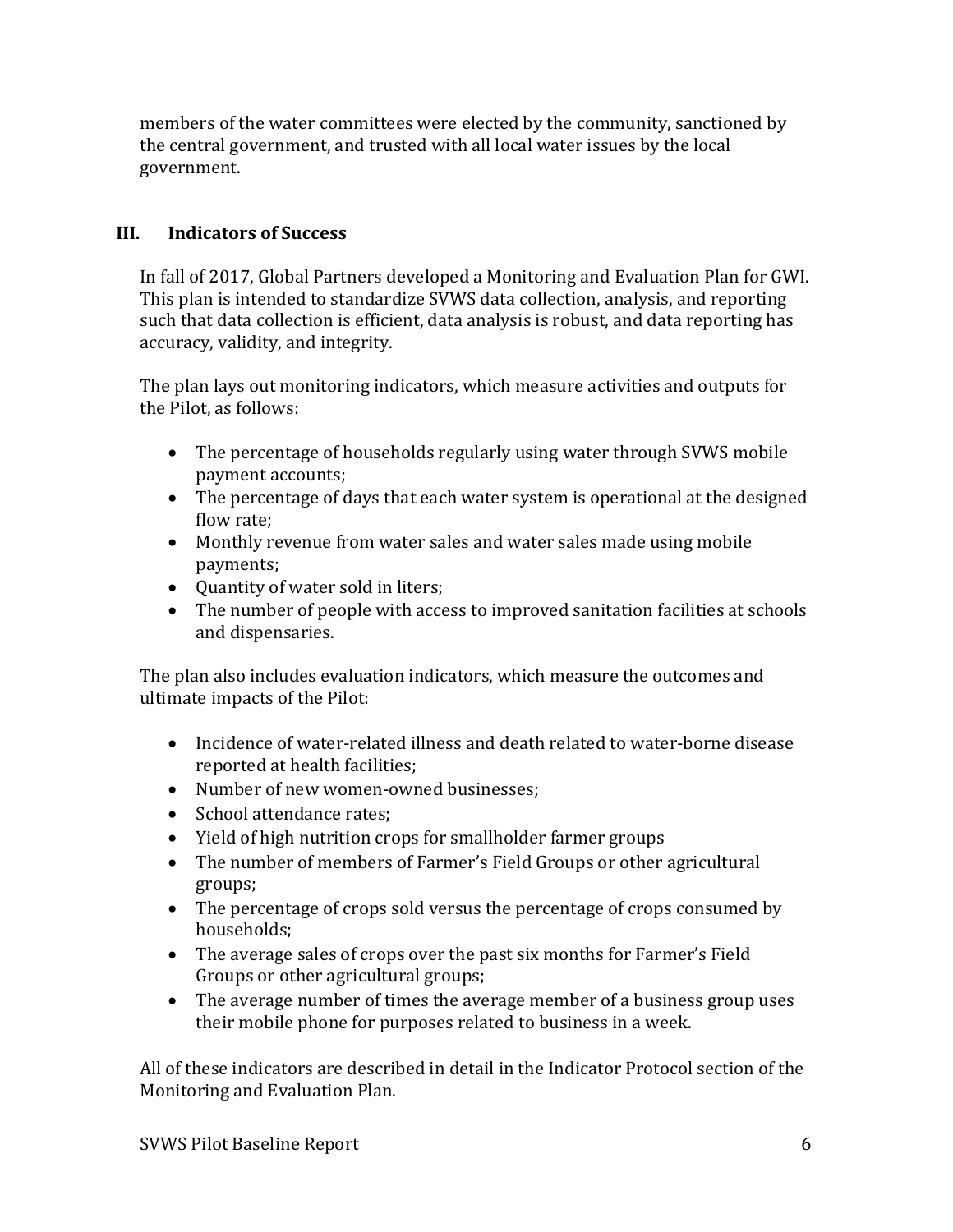It should also be noted that the Monitoring and Evaluation Plan, specifically the timeline for implementation of monitoring and evaluation activities, is a living document and is subject to change.

### **IV. Data Collection Methods**

The Monitoring and Evaluation Plan also provided detailed information on the methods to be used to gather information on these indicators.

Global Partners' staff developed four questionnaires to evaluate changes in the village overall, local schools, local health facilities, and local businesses. The surveys were administered in February 2018 to key informants related to each of the above categories.

Global Partners' staff trained two enumerators in best practices for administering the questionnaires and used input from trusted local sources to make any necessary cultural and language-based adjustments to the survey. Using local enumerators was considered essential to making the questionnaire relevant to local conditions, overcoming language barriers, creating a comfortable environment for respondents, and respecting cultural norms. The questionnaire was translated from its original form and administered in Swahili.

Respondents to the questionnaire included village leadership, school headteachers, health facility leadership, women's groups, smallholder farmer groups, and other business-oriented groups. Village, school, health facility, and water system records were also used to triangulate information received from interviews.

Respondents were informed that their answers would be kept confidential and that their answers would not affect the likelihood of SVWS implementing projects in their community. Enumerators were asked to note anything that might affect the quality of the data recorded, such as respondent confusion or discrepancies between information reported and information noted in records.

Responses were recorded on paper by the enumerator and then entered into Excel for cleaning and analysis. A simple before-and-after analysis will be completed after subsequent rounds of surveys following the baseline to track changes.

#### **V. Baseline Findings**

Findings for baseline characteristics at each village are presented in Tables 1–4.

#### *Monitoring Indicators*

SVWS Pilot Baseline Report 7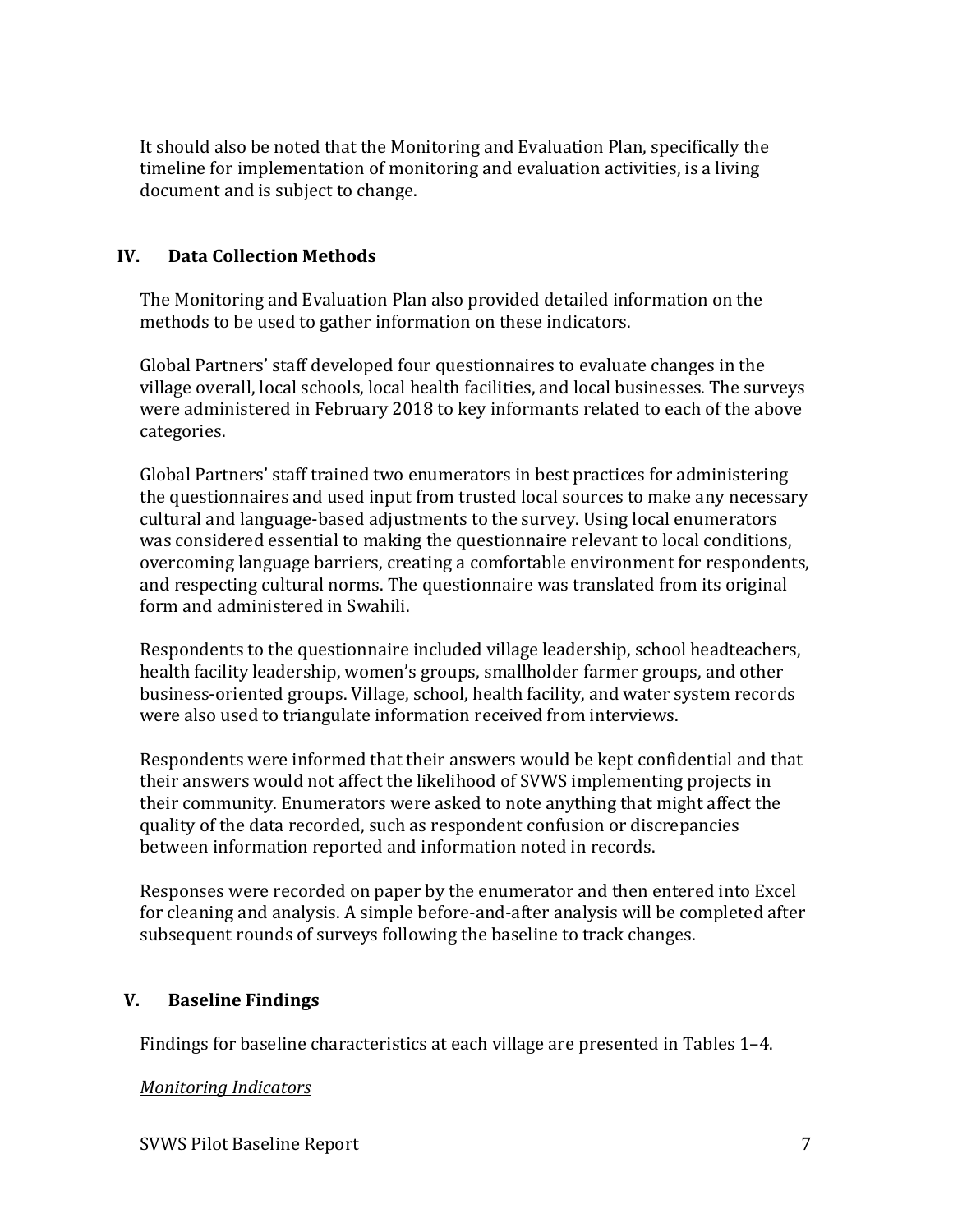In terms of access to clean water, 31% of households and 70% of individuals in Ghalunyangu were reported to have access to a clean source of water (defined as having been tested for water quality in accordance with Tanzanian water standards). In Mughanga, 66% of households and 36% of individuals were reported to have access to a clean source of water. The discrepancies between the households and individuals could be explained by variations in the number of people living in households with and without access to water. It is also possible that village leadership was guessing at the numbers of people with access to clean water. In addition, "access" was not defined in terms of distance to the water source, so individuals in Ghalunyangu are likely to be reporting access to a clean water source even if that water source is transported by truck to their location. A specific definition of what access means should be clarified (defined as improved drinking water within a 30-minute walk round-trip).

In both villages, there were no farms that had access to water for agriculture and no households used mobile payment accounts to pay for water. None of the existing water infrastructure in the villages was operational at the flow rate it was designed for, which further increases the likelihood that people with access to water were getting it from great distances. Neither village was bringing in money for water at their local source, and the quantity of water used was unknown in both villages.

In both villages, there was no access to improved sanitation facilities (defined as facilities likely to ensure hygienic separation of human excreta from human contact such as pour flush toilets (to piped sewer system, septic tank and pit latrine); ventilated improved pit latrine; or pit latrine with slab and composting toilet) at schools. In Ghalunyangu, there was no access to improved sanitation facilities at the dispensary either.

Mughanga did not have its own health facility, so enumerators gathered information from the nearest health facility, which was in the village of Mpambaa. This dispensary was reported to serve 1,105 people per year with their improved sanitation facilities.

In Ghalunyangu, only two business associations exist, and neither of these were related to agriculture. In Mughanga, 8 of the 13 business groups were for farmers.

| <b>Monitoring Indicators - Ghalunyangu</b>                            |                                |  |
|-----------------------------------------------------------------------|--------------------------------|--|
| Number of households/people with access<br>to a clean source of water | 130/410 (31%); 2100/2978 (70%) |  |
| The percentage of farms that have access<br>to water for agriculture  | $0\%$                          |  |

# *Table 1 – Baseline Characteristics for Ghalunyangu (Monitoring Indicators)*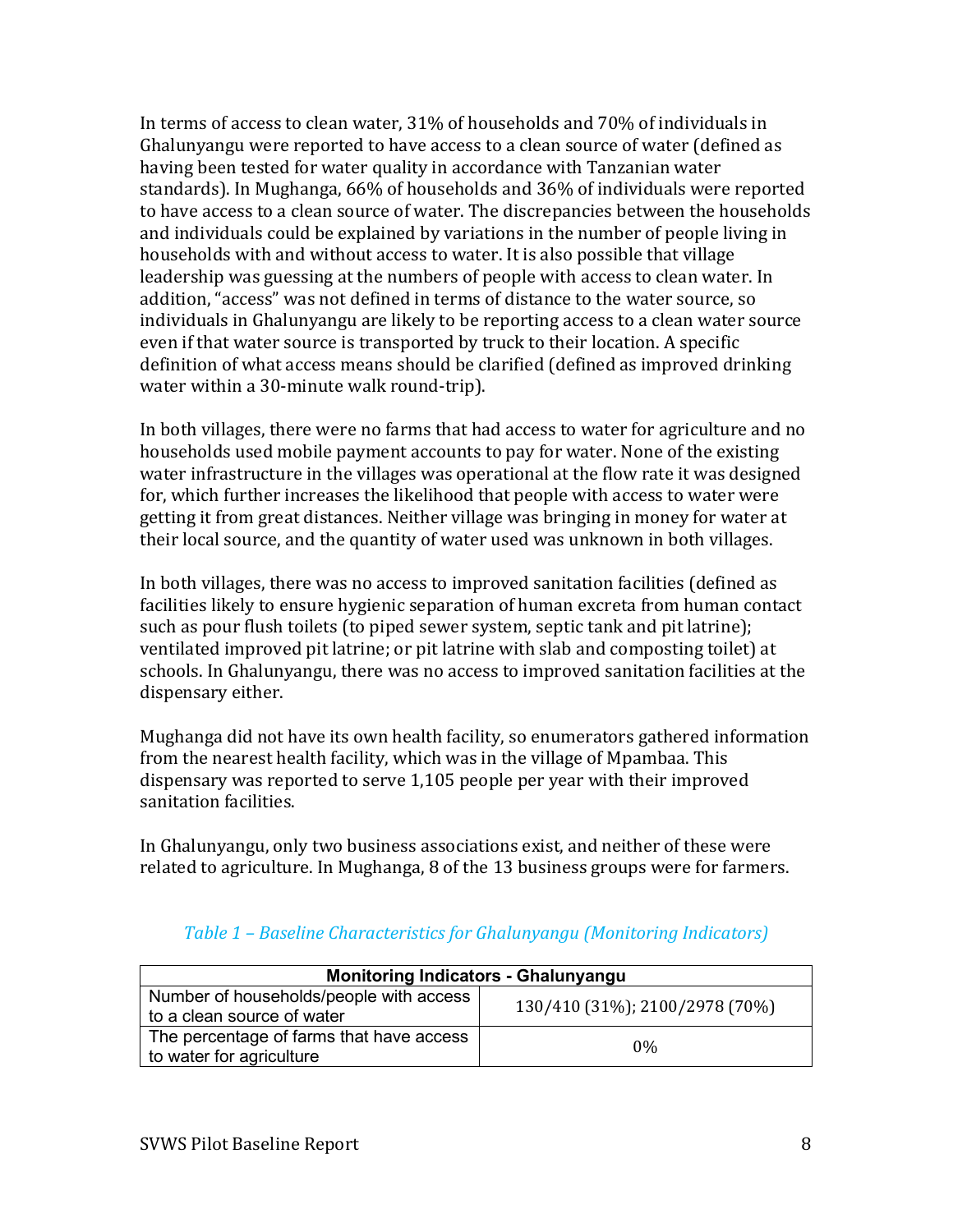| The percentage of households regularly<br>using water through SVWS mobile<br>payment accounts        | $0\%$   |
|------------------------------------------------------------------------------------------------------|---------|
| The percentage of days that each water<br>system is operational at the designed flow<br>rate         | $0\%$   |
| Monthly revenue from water sales and<br>water sales made using mobile payments                       | \$0     |
| Quantity of water sold in liters                                                                     | Unknown |
| The number of people with access to<br>improved sanitation facilities at schools<br>and dispensaries | 0       |
| Number of business groups (related to<br>agriculture)                                                | 2(0)    |

# *Table 2 – Baseline Characteristics for Mughanga (Monitoring Indicators)*

| <b>Monitoring Indicators - Mughanga</b>                                                            |                               |  |
|----------------------------------------------------------------------------------------------------|-------------------------------|--|
| Number of households/people with access<br>to a clean source of water                              | 320/485 (66%);1280/3520 (36%) |  |
| The percentage of farms that have access<br>to water for agriculture                               | $0\%$                         |  |
| The percentage of households regularly<br>using water through SVWS mobile<br>payment accounts      | $0\%$                         |  |
| The percentage of days that each water<br>system is operational at the designed flow<br>rate       | $0\%$                         |  |
| Monthly revenue from water sales and<br>water sales made using mobile payments                     | 0                             |  |
| Quantity of water sold in liters                                                                   | Unknown                       |  |
| The number of people with access to<br>improved sanitation facilities at<br>dispensaries (Mpambaa) | 1105                          |  |
| The number of people with access to<br>improved sanitation facilities at schools                   | $\boldsymbol{0}$              |  |
| Number of business groups (related to<br>agriculture)                                              | 13(8)                         |  |

#### *Evaluation Indicators*

While monitoring indicators provide ongoing information about the activities taking place in the communities, the evaluation indicators provide a more in-depth understanding of the impacts those activities may be having on health, education, and economic development.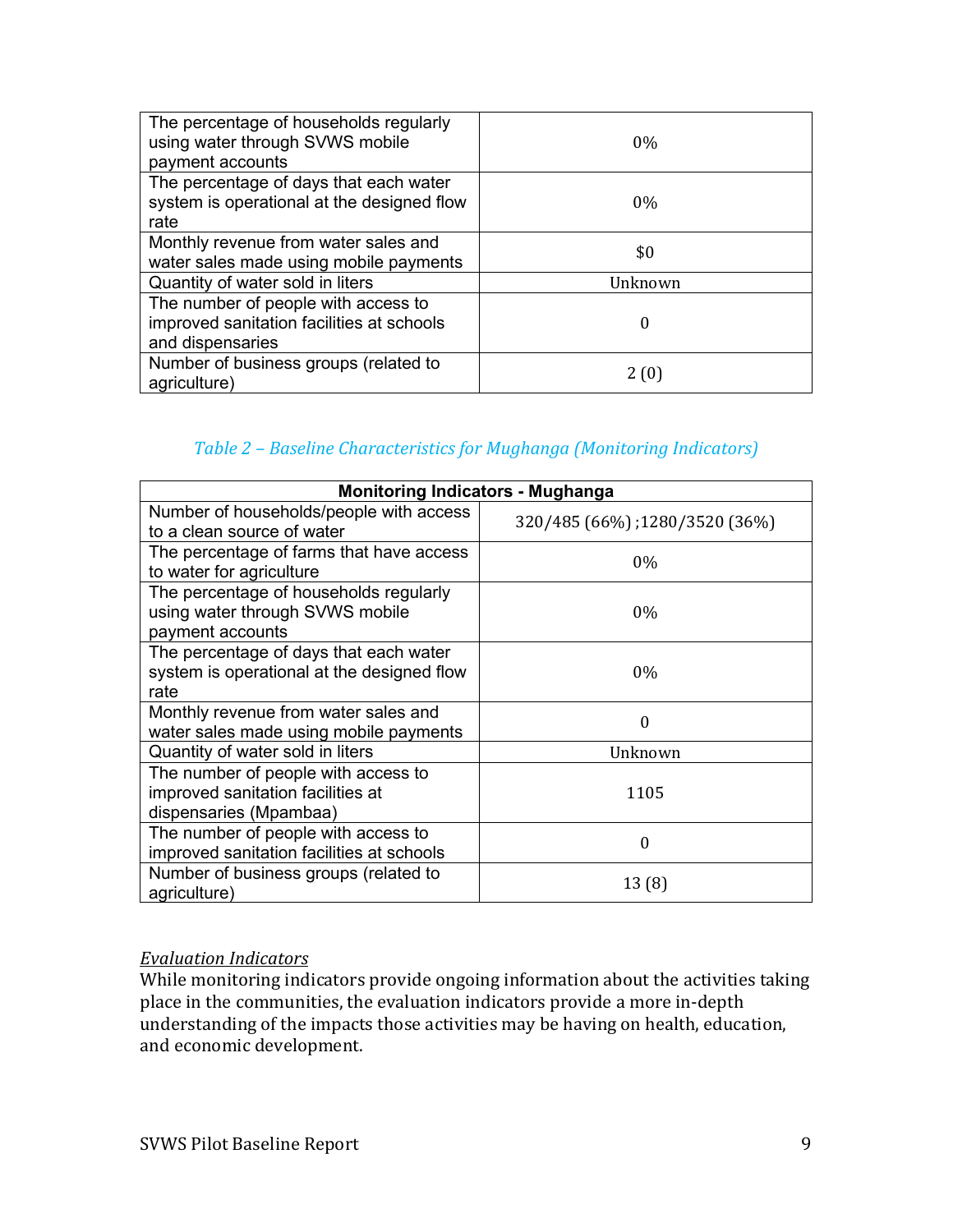The dispensaries in both Ghalunyangu and Mpambaa were not equipped to support patients with parasitic infection, typhoid, cholera, or other waterborne diseases besides diarrhea. Therefore, responses about the number of people treated for waterborne disease in the six months before the survey (from August 2017 to February 2018) related only to incidence of diarrhea. Initially, Ghalunyangu reported no waterborne disease, so the enumerators called the dispensary again to confirm. After defining diarrhea as a waterborne disease, the respondent reported 310 patients suffering from waterborne disease. The number of incidence of diarrhea reported at Mpambaa was also confirmed at 162. No deaths were reported at either dispensary.

There were no women-owned businesses in either village as of February 2018. Local primary school attendance rates were 593 and 772 at Ghalunyangu and Mughanga, respectively, and these rates were confirmed through school records.

Ghalunyangu reported that they had no Farmer's Groups, which corroborates monitoring indicator reports on business groups related to agriculture and makes many of the evaluation indicators related to economic development not applicable. In addition, no members of any business group used their phones for business purposes.

The eight business groups associated with agriculture in Mughanga were supporting 172 members. The percentage of crops sold versus consumed by member households was high at approximately 79 per cent on average, but these sales brought in only about 77 USD per month per group on average. Members used their mobile phones on average almost twice a week for business purposes.

| <b>Evaluation Indicators - Ghalunyangu</b> |                  |
|--------------------------------------------|------------------|
| Incidence of water-related illness and     |                  |
| death related to water-borne disease       | 310 (diarrhea)/0 |
| reported at health facilities              |                  |
| Number of women-owned businesses           | 0                |
| School attendance rate                     | 593              |
| Yield of high nutrition crops for          | 0                |
| smallholder farmer groups                  |                  |
| The number of members of Farmer's          | 0                |
| Field Groups or other agricultural groups  |                  |
| The percentage of crops sold versus the    |                  |
| percentage of crops consumed by            | 0                |
| households in Farmer's Groups              |                  |
| The average monthly sales of crops for     |                  |
| Farmer's Field Groups or other             | 0                |
| agricultural groups on average             |                  |

# *Table 3 – Baseline Characteristics for Ghalunyangu (Evaluation Indicators)*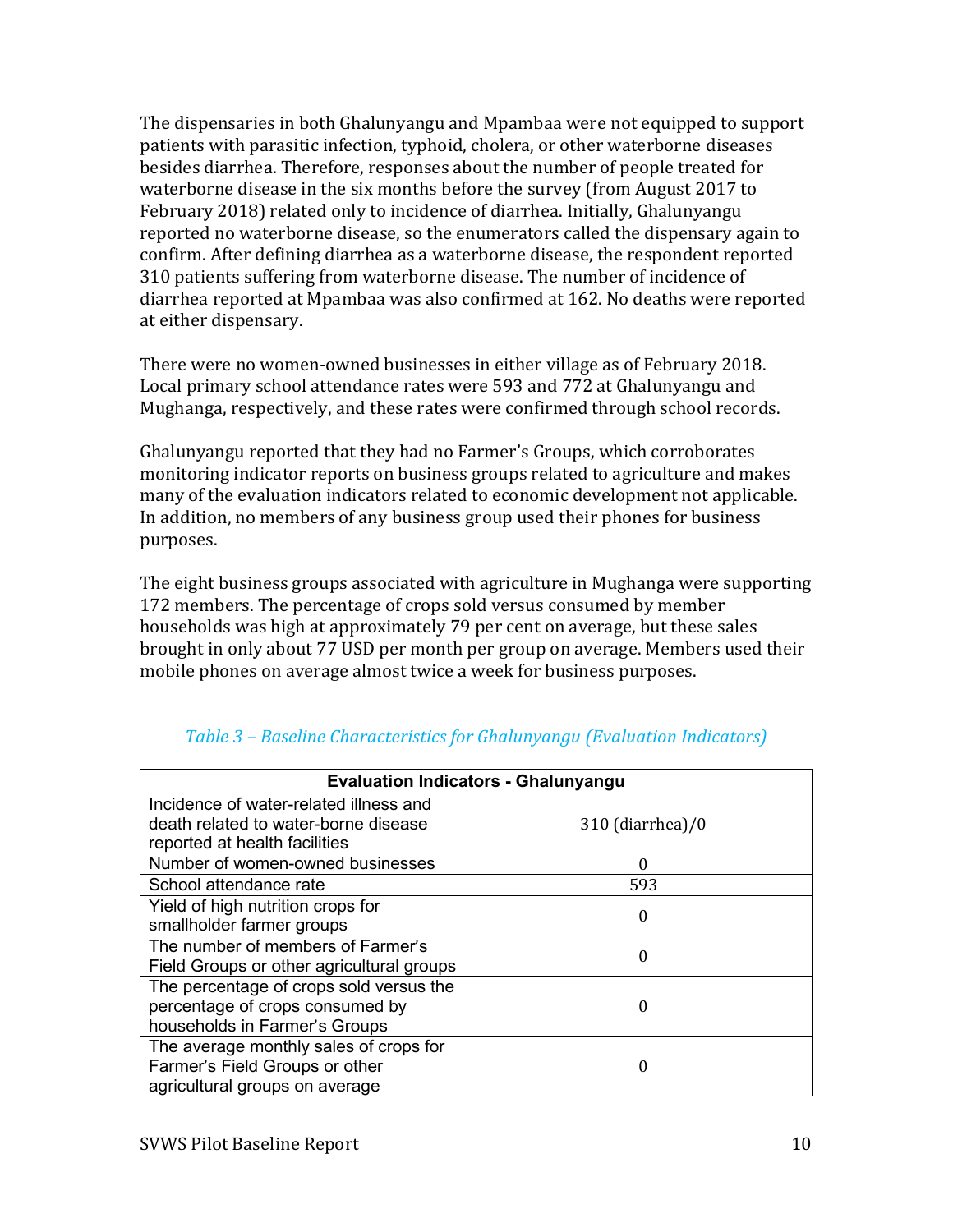| The average number of times the      |  |
|--------------------------------------|--|
| average member of a business group   |  |
| uses their mobile phone for purposes |  |
| related to business in a week        |  |

## *Table 4 – Baseline Characteristics for Mughanga (Evaluation Indicators)*

| <b>Evaluation Indicators - Mughanga</b>                                                                                                        |                                     |  |
|------------------------------------------------------------------------------------------------------------------------------------------------|-------------------------------------|--|
| Incidence of water-related illness/death                                                                                                       |                                     |  |
| related to water-borne disease reported at                                                                                                     | $162$ (diarrhea)/0                  |  |
| health facilities (Mpambaa)                                                                                                                    |                                     |  |
| Number of women-owned businesses                                                                                                               | $\Omega$                            |  |
| School attendance rate                                                                                                                         | 772                                 |  |
| Yield of high nutrition crops for<br>smallholder farmer groups                                                                                 | 158 bags, tins, or buckets per acre |  |
| The number of members of Farmer's<br>Field Groups or other agricultural groups                                                                 | 172                                 |  |
| The percentage of crops sold versus the<br>percentage of crops consumed by<br>households in Farmer's Groups on<br>average                      | 78.9%                               |  |
| The average monthly sales of crops for<br>Farmer's Field Groups or other<br>agricultural groups                                                | 171,042 TSh                         |  |
| The average number of times the average<br>member of a business group uses their<br>mobile phone for purposes related to<br>business in a week | 1.77                                |  |

## **VI. Limitations**

This evaluation process has several limitations. For the SVWS pilot project, Global Partners and GWI acknowledge that a before-and-after analysis will not provide attribution of impact to SVWS. Instead, it is designed to provide correlational data for the implementation team to inform and improve future projects. Global Partner's team will be diligent in making note of any and all changes within the communities outside of the influence of SVWS that may also contribute to changes reflected in the evaluation. GWI is committed to securing more robust evaluation methods when there is a larger sample size following the Pilot.

Many respondents also had limited access to medical care for specific diagnoses of symptoms, so incidence of waterborne diseases besides diarrhea is likely underreported. Without biomedical validation of claims, data on health outcomes will always be vulnerable to differing understandings of health terminology and records of symptom classification.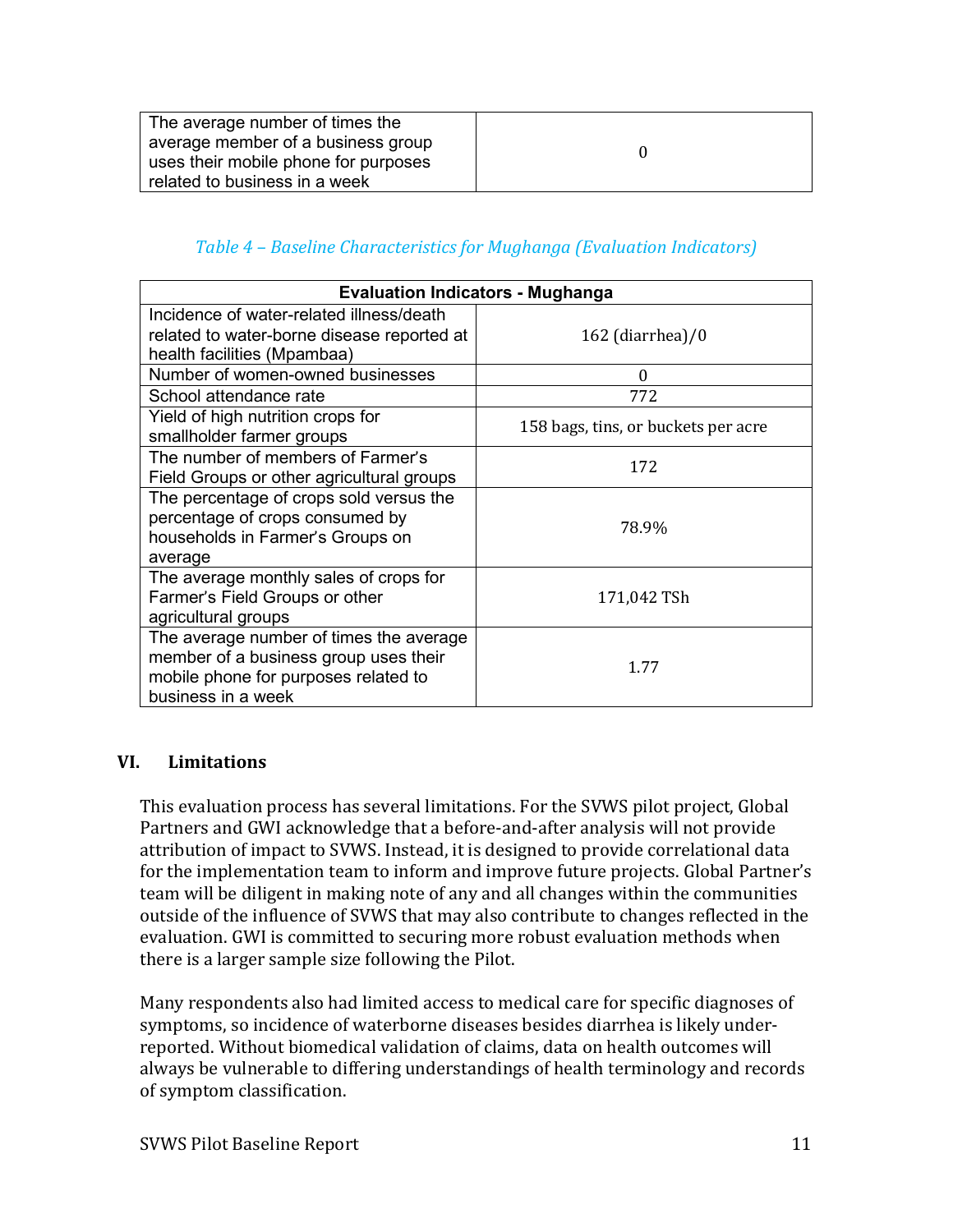An additional threat to data accuracy was key informant knowledge or lack thereof. Especially in response to questions that asked for specific numbers of individuals and households with access to water, respondents may have made educated guesses without access to exact figures. Even when records were available to triangulate information, the accuracy of these records can be suspect.

Though the evaluation put considerable effort into making the questionnaire culturally relevant through extensive consultation with local contacts, enumerator feedback, and training, it is also not possible to rule out data inaccuracies in enumerator recording and/or misinterpretations of questions by respondents.

#### **VII. Conclusion**

Inadequate access to clean water and restricted economic opportunity plague rural communities across East Africa. The SVWS program is designed to increase access to improved water and sanitation infrastructure, advance health and education outcomes, and bolster economic development and local sustainability over time for communities in Tanzania.

The results of this report suggest that the SVWS pilot identified communities that are have unique characteristics and that will reveal the effectiveness of the program in different ways. Therefore, the Pilot is likely to be successful as a tool for learning. Given the need for improved WASH infrastructure and economic and technological innovation within the communities, the Pilot is also likely to be successful in its goals of improving the lives of people living in Ghalunyangu and Mughanga. Though there were some limitations to this study, the baseline results will provide an important starting point for comparison as the Team embarks on the SVWS pilot.